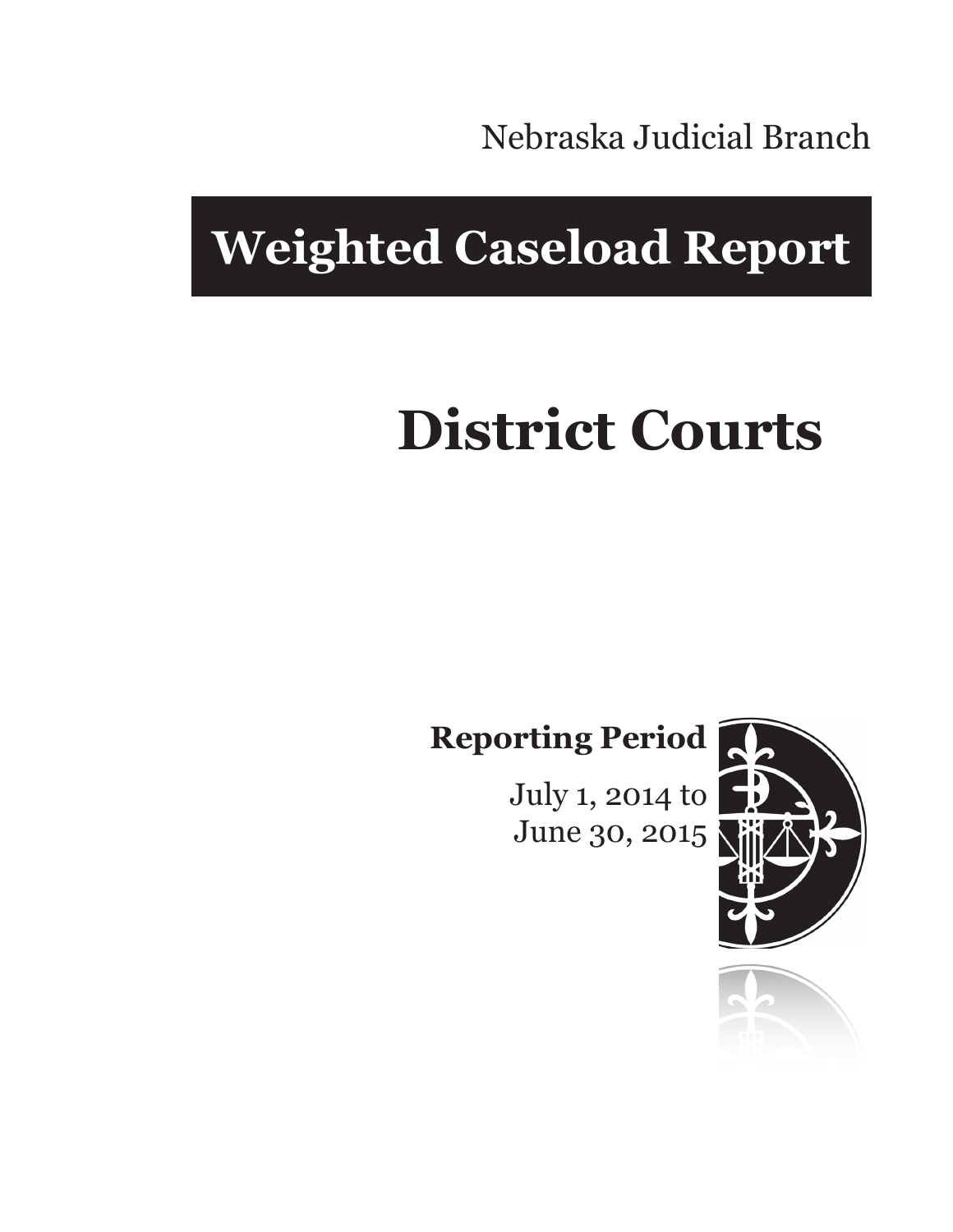## Nebraska District Courts Weighted Caseload Report

#### **July 1, 2014 — June 30, 2015**

This Weighted District Court Caseload Report contains caseload statistics for Nebraska's 93 District Courts, grouped into twelve Judicial Districts. The judiciary of Nebraska currently assesses the need for judicial positions using a disposition-based, weighted caseload method. Weighted caseload systems provide objective, standardized determinations of resource needs.

*No quantitative judgeship assessment method, including a weighted caseload system will determine the exact number of judges required within a judicial district. But quantitative methods, such as weighted caseload can approximate the need for judgeships and provide a point of reference or standard for comparing relative need among judicial districts. Other measures, both qualitative and quantitative, may be used in conjunction with the weighted caseload standard calculation to support the assessment of judicial need. In particular, should the standard calculation show the need for a fractional judge (less than the full-time equivalent), additional assessments as to the relative workload per judge within a district and travel per judge may be useful. Also, other useful measures may include analyses of budget constraints, population trends, and other factors that may differentially affect the need for judges across districts.*

**Mission of the Nebraska Administrative Office of the Courts:**

Under the direction of the Nebraska Supreme Court, the Administrative Office of the Courts' mission is to ensure the public has equal access to justice, using leadership, education, technology, and administrative services to implement consistent, efficient, and effective court practices.



**Corey R. Steel | Nebraska State Court Administrator Nebraska Supreme Court**

Rm. 1213 State Capitol | P.O. Box 98910 | Lincoln, NE 68509 T 402.471.3730 | F 402.471.2197 www.supremecourt.ne.gov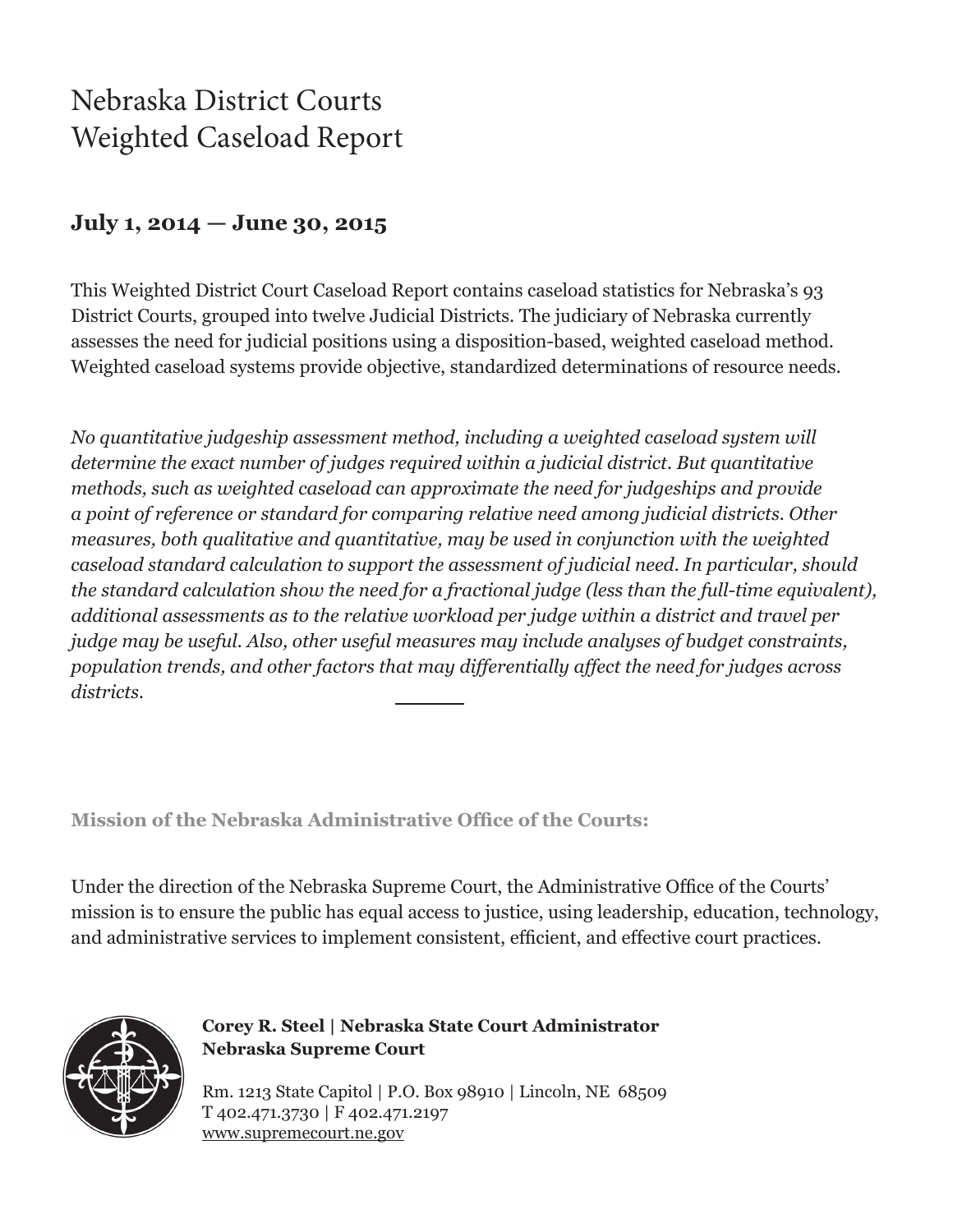## Nebraska District Court Judicial Needs

FY 2015 (July 1, 2014 - June 30, 2015)

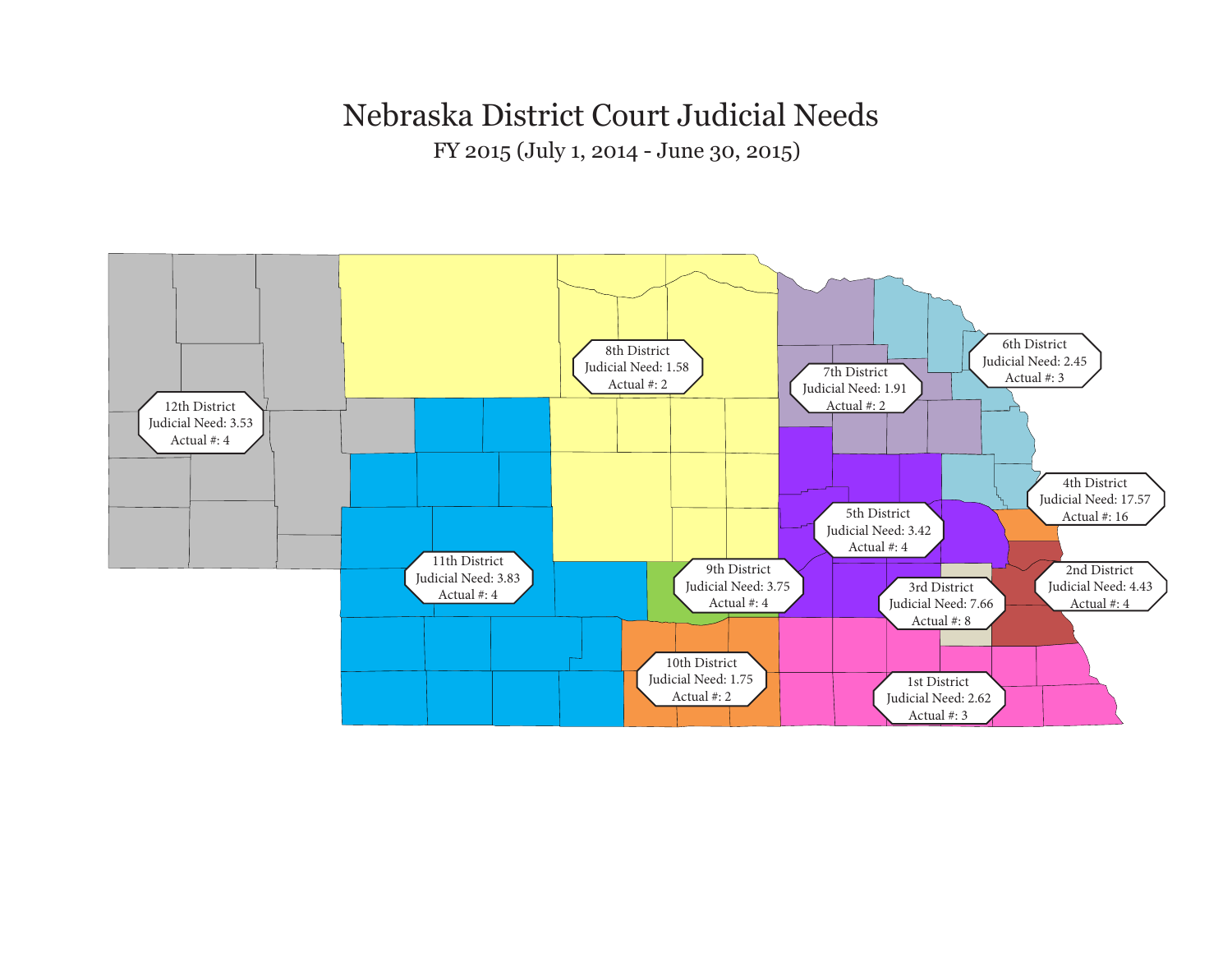## Weighted Caseload Report 1st Judicial District - District Court

District court need for judges: 2.62 Current number of judges: 3



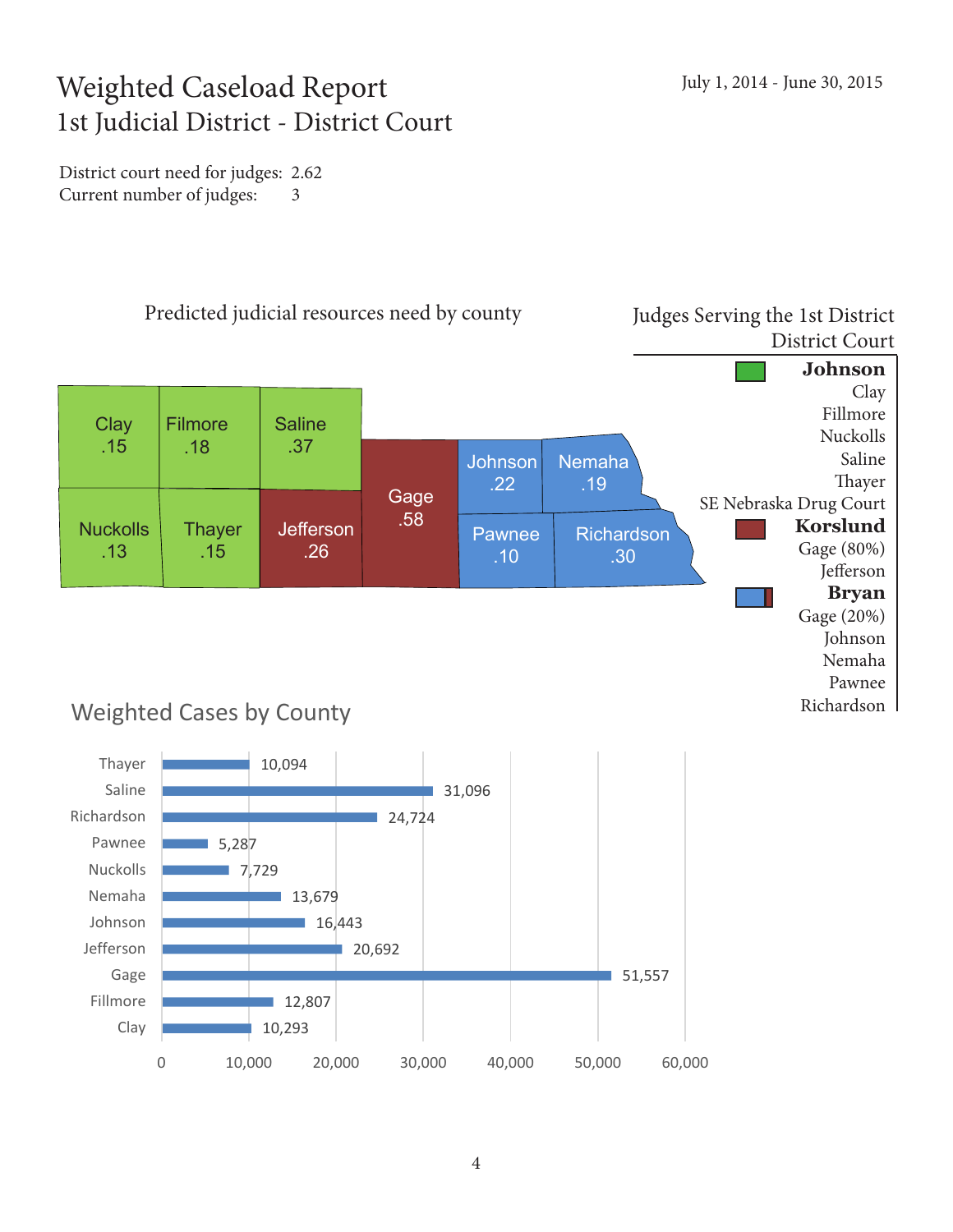## Weighted Caseload Report 2nd Judicial District - District Court

District court need for judges: 4.43 Current number of judges: 4



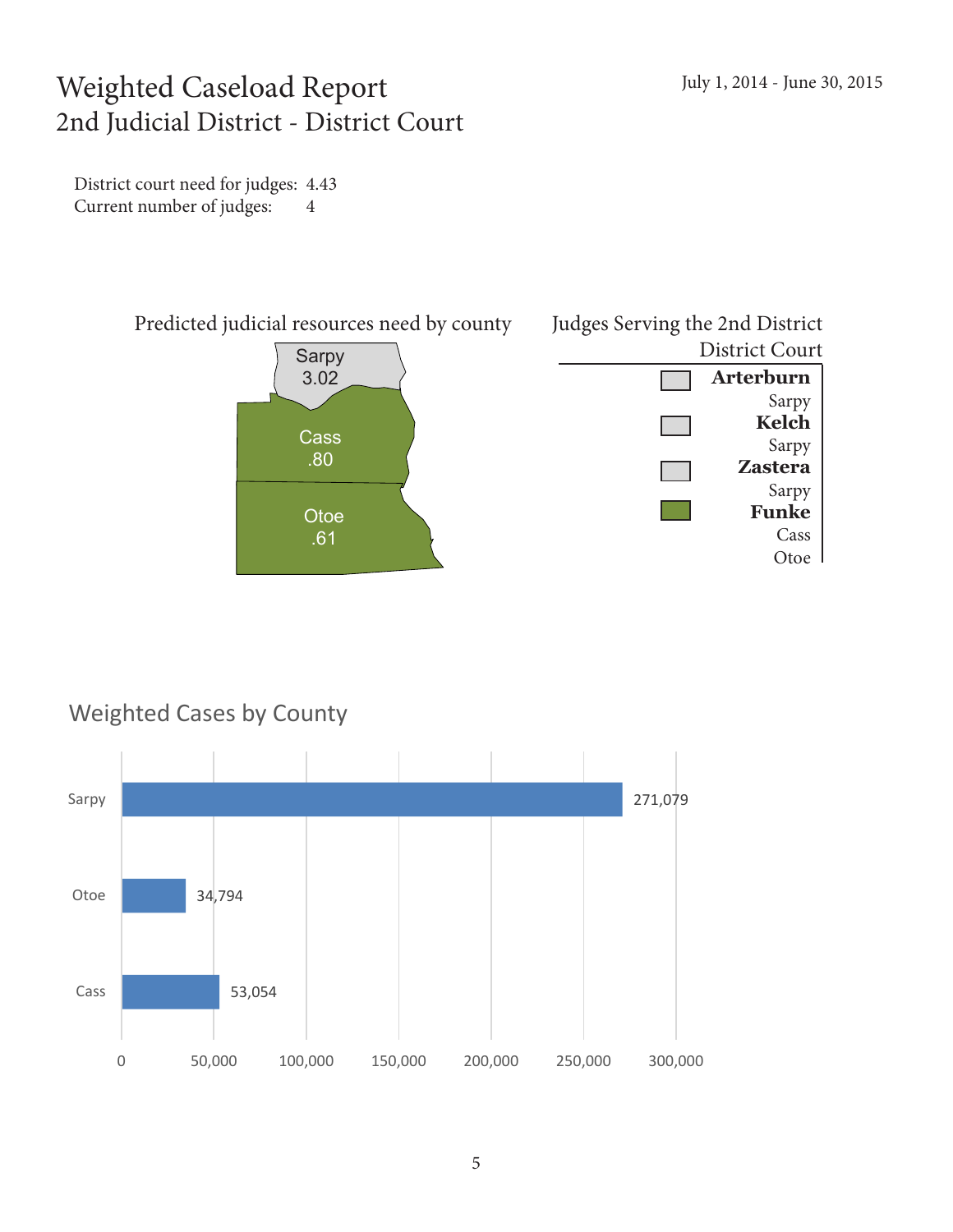## Weighted Caseload Report 3rd Judicial District - District Court

District court need for judges: 7.66 Current number of judges: 8



| Judges Serving the 3rd District |
|---------------------------------|
| District Court                  |
| Burns                           |
| Colborn                         |
| <b>Incohean</b>                 |

Jacobsen Maret Nelson **Otte** Stacy Strong

#### Weighted Cases by Case Type

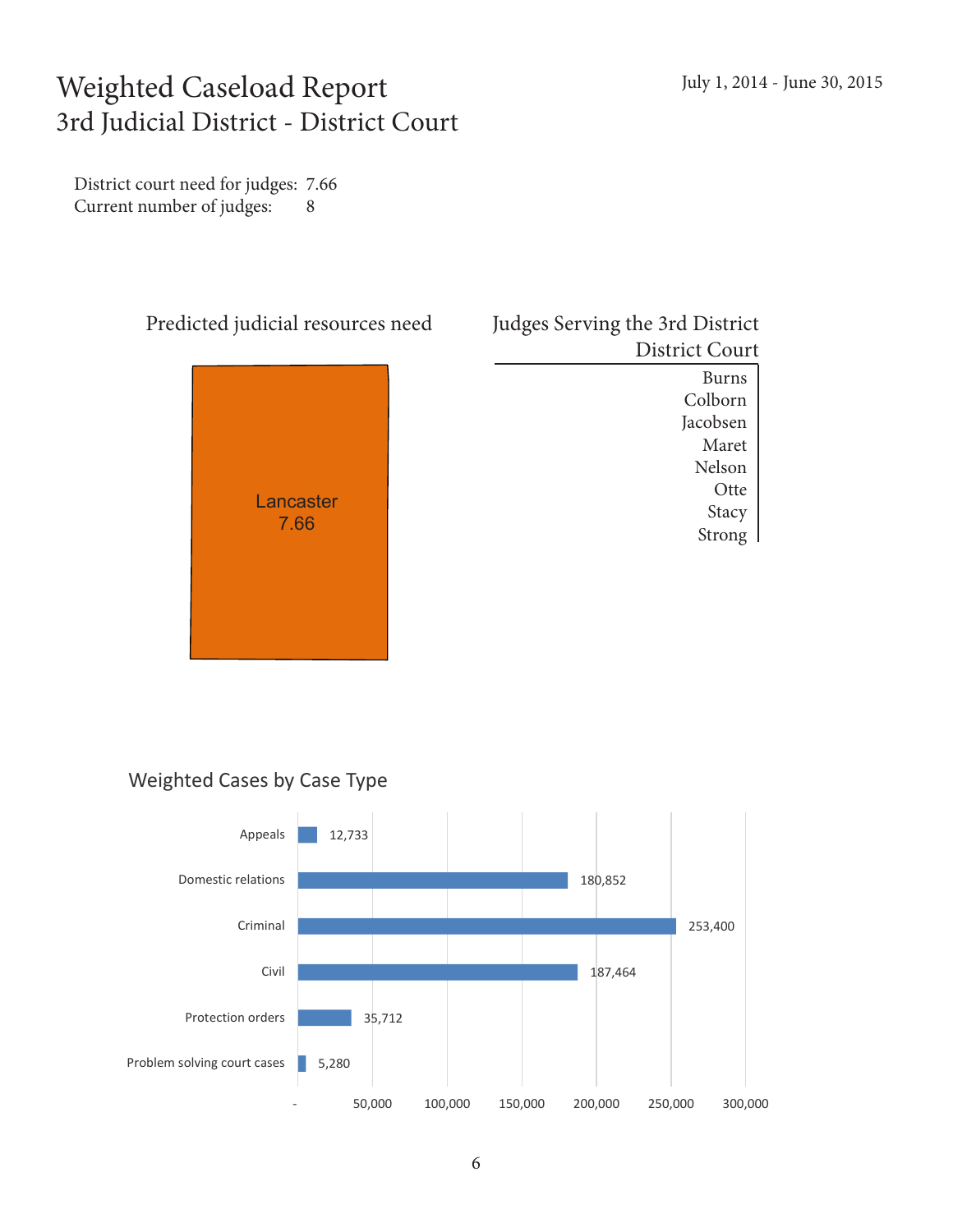### Weighted Caseload Report 4th Judicial District - District Court

District court need for judges: 17.57 Current number of judges: 16



#### Weighted Cases by Case Type

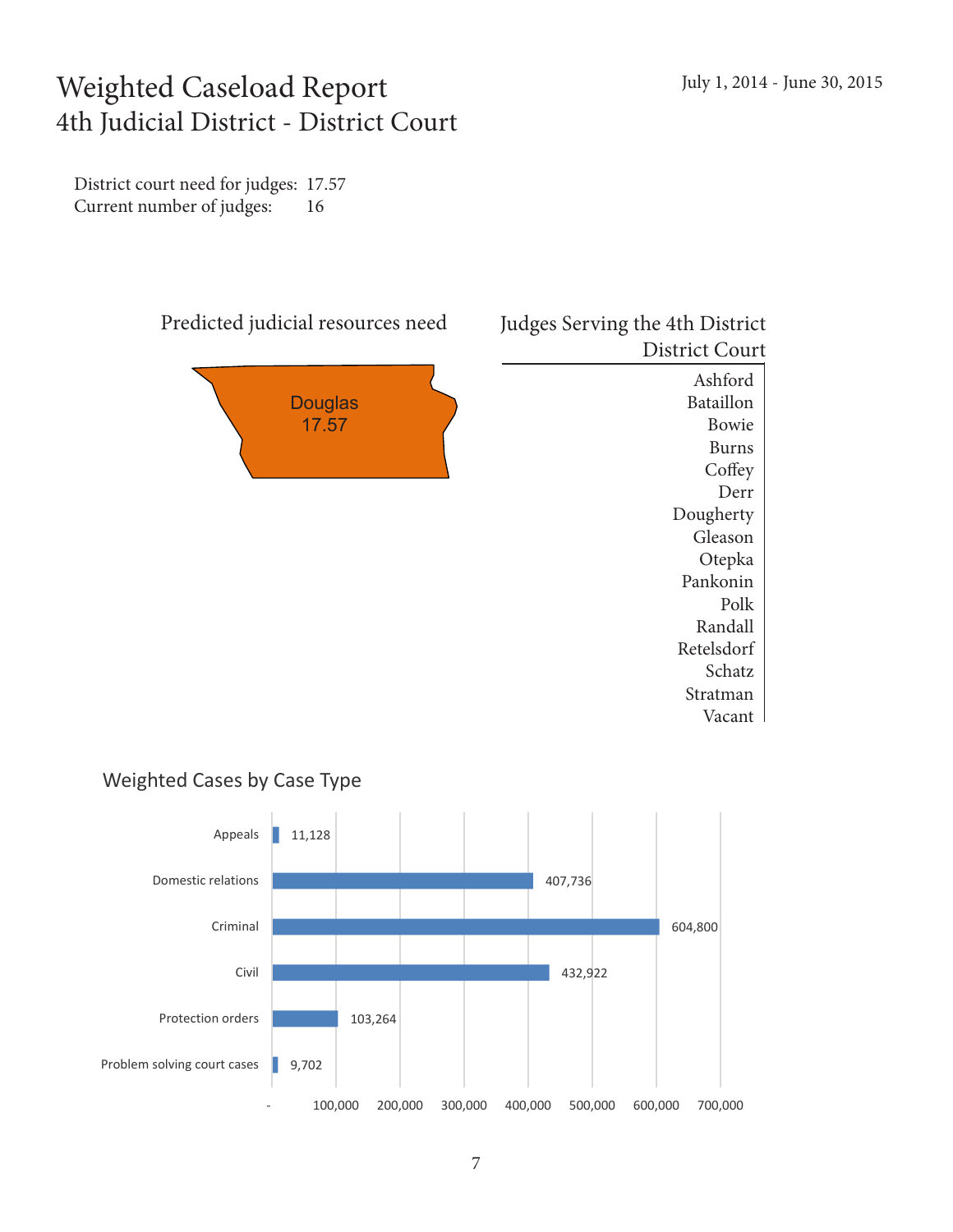## Weighted Caseload Report 5th Judicial District - District Court

District court need for judges: 3.42 Current number of judges: 4



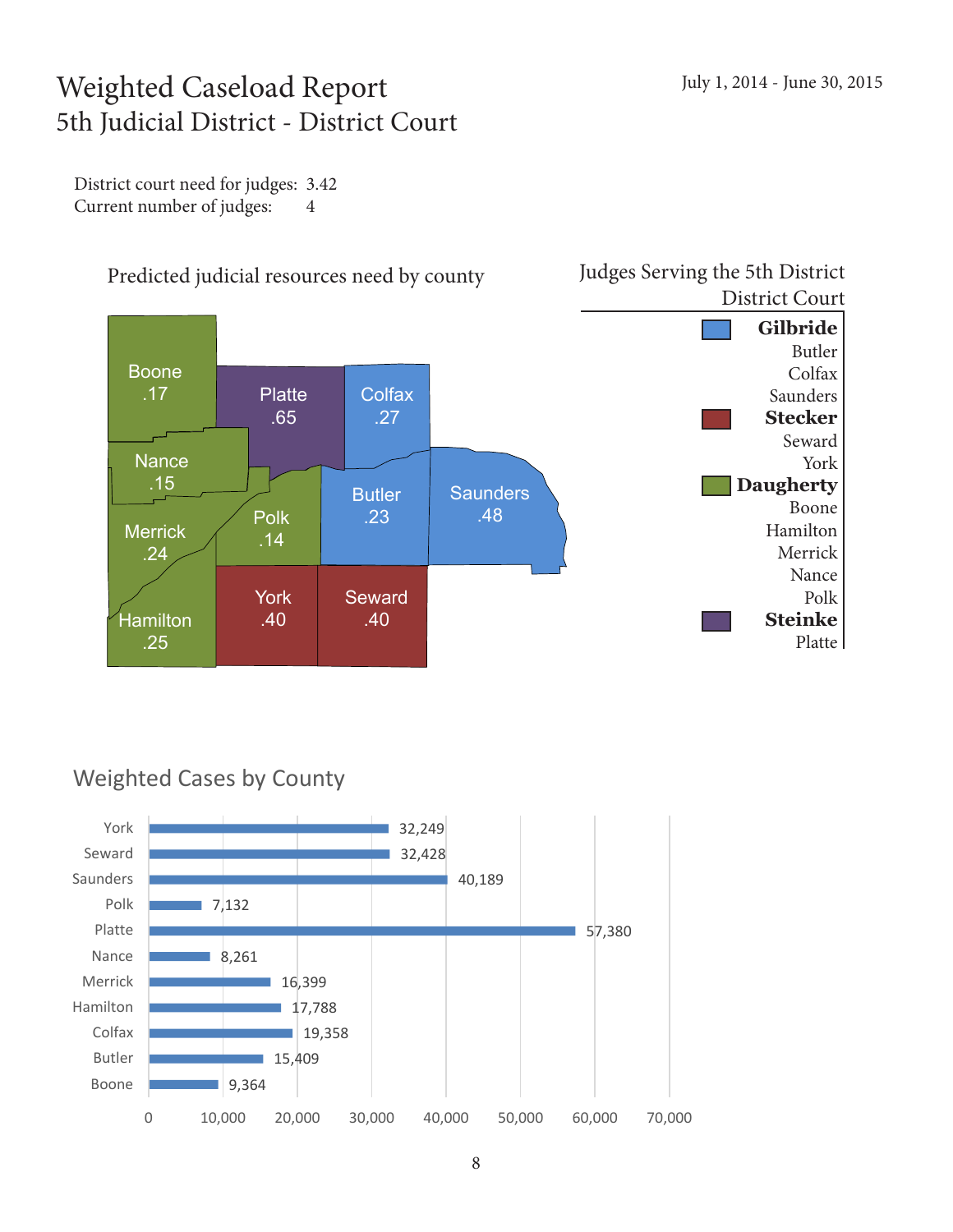### Weighted Caseload Report 6th Judicial District - District Court

District court need for judges: 2.45 Current number of judges: 3



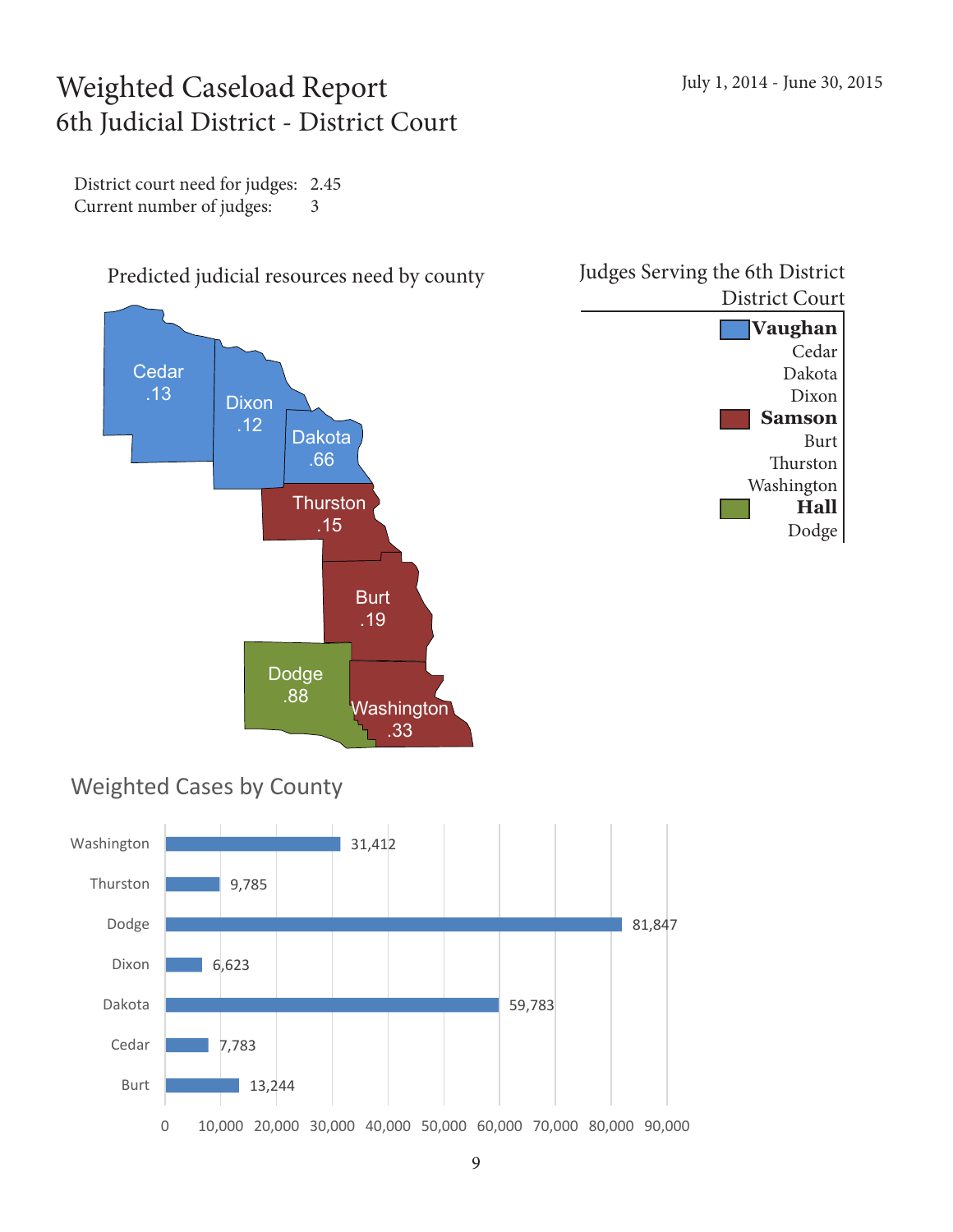## Weighted Caseload Report 7th Judicial District - District Court

District court need for judges: 1.91 Current number of judges: 2

7,691

Antelope



0 10,000 20,000 30,000 40,000 50,000 60,000 70,000 80,000 90,000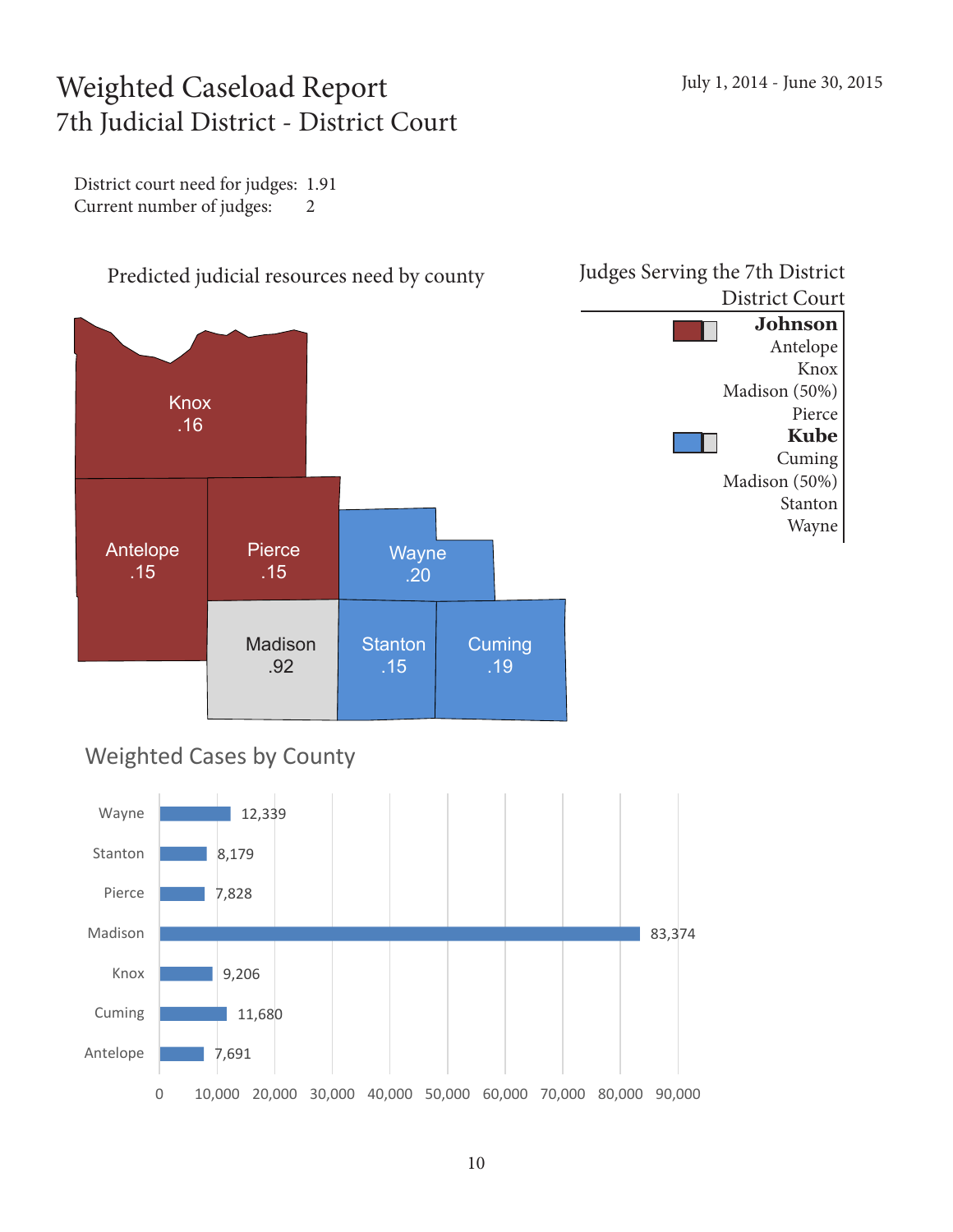## Weighted Caseload Report 8th Judicial District - District Court

District court need for judges: 1.58 Current number of judges: 2

#### Predicted judicial resources need by county Judges Serving the 8th District

District Court



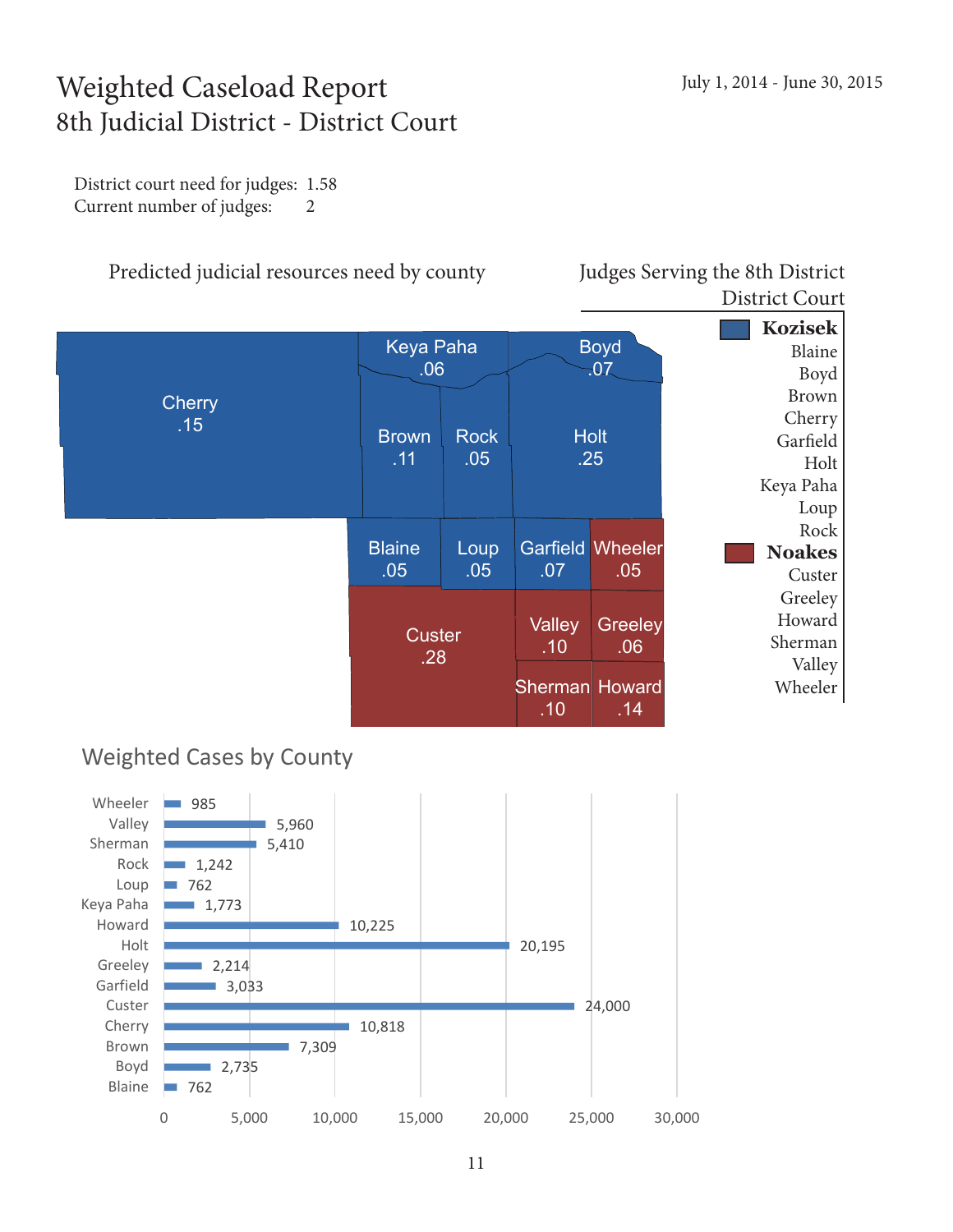## Weighted Caseload Report 9th Judicial District - District Court

District court need for judges: 3.75 Current number of judges: 4



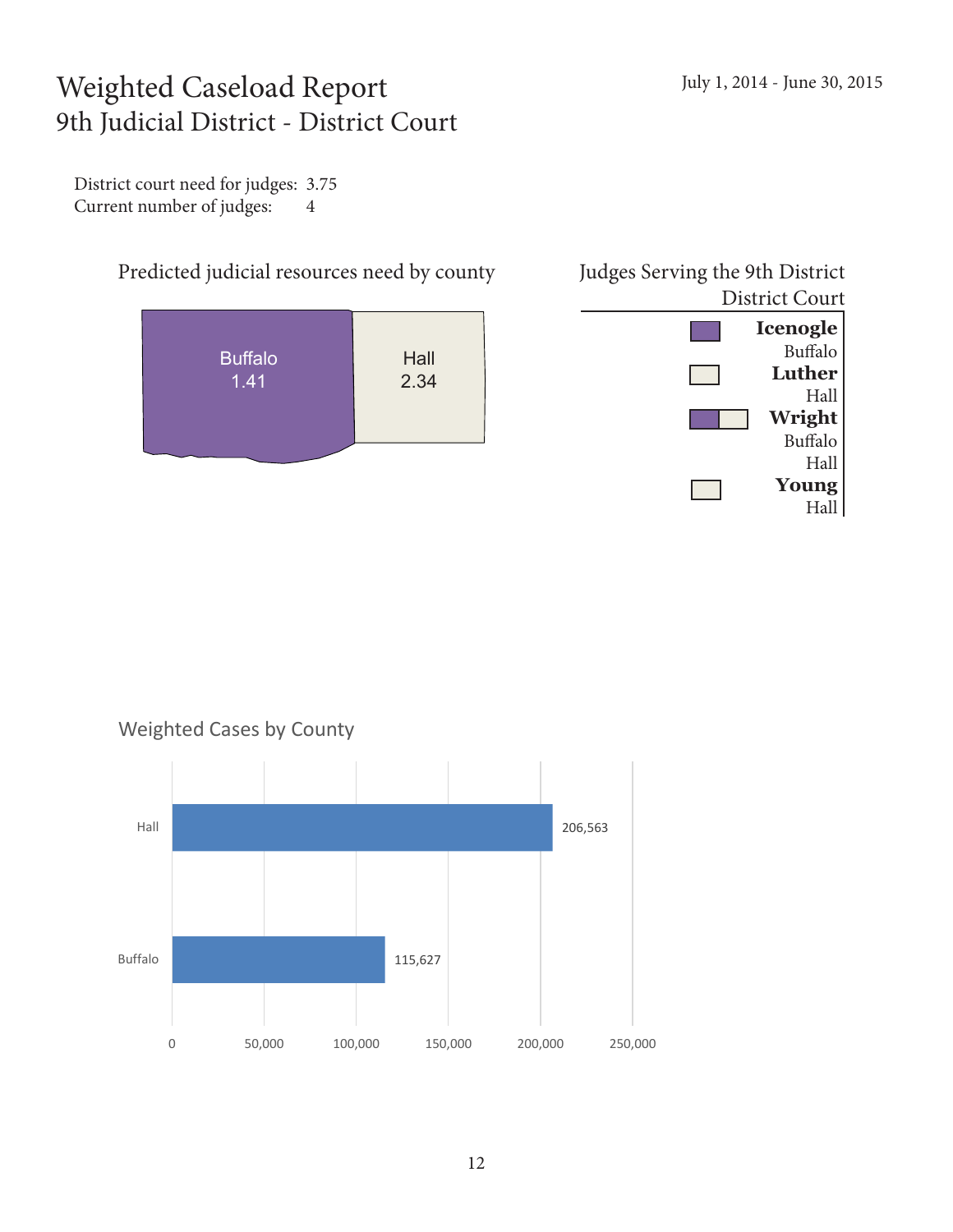## Weighted Caseload Report 10th Judicial District - District Court

District court need for judges: 1.75 Current number of judges: 2

Predicted judicial resources need by county Judges Serving the 10th District

District Court



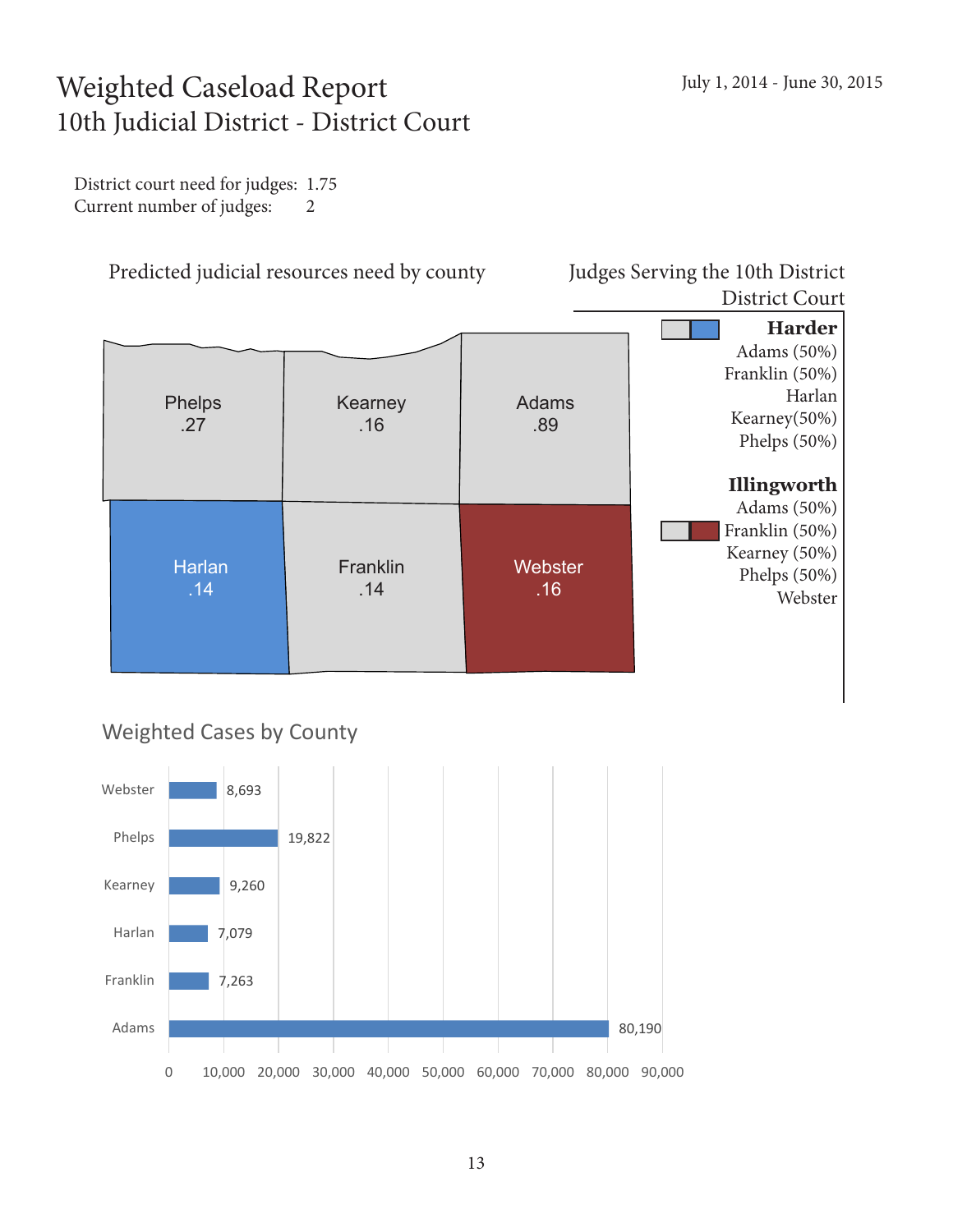#### Weighted Caseload Report 11th Judicial District - District Court

District court need for judges: 3.83 Current number of judges: 4



Predicted judicial resources need by county Judges Serving the 11th District

0 20,000 40,000 60,000 80,000 100,000 120,000 140,000